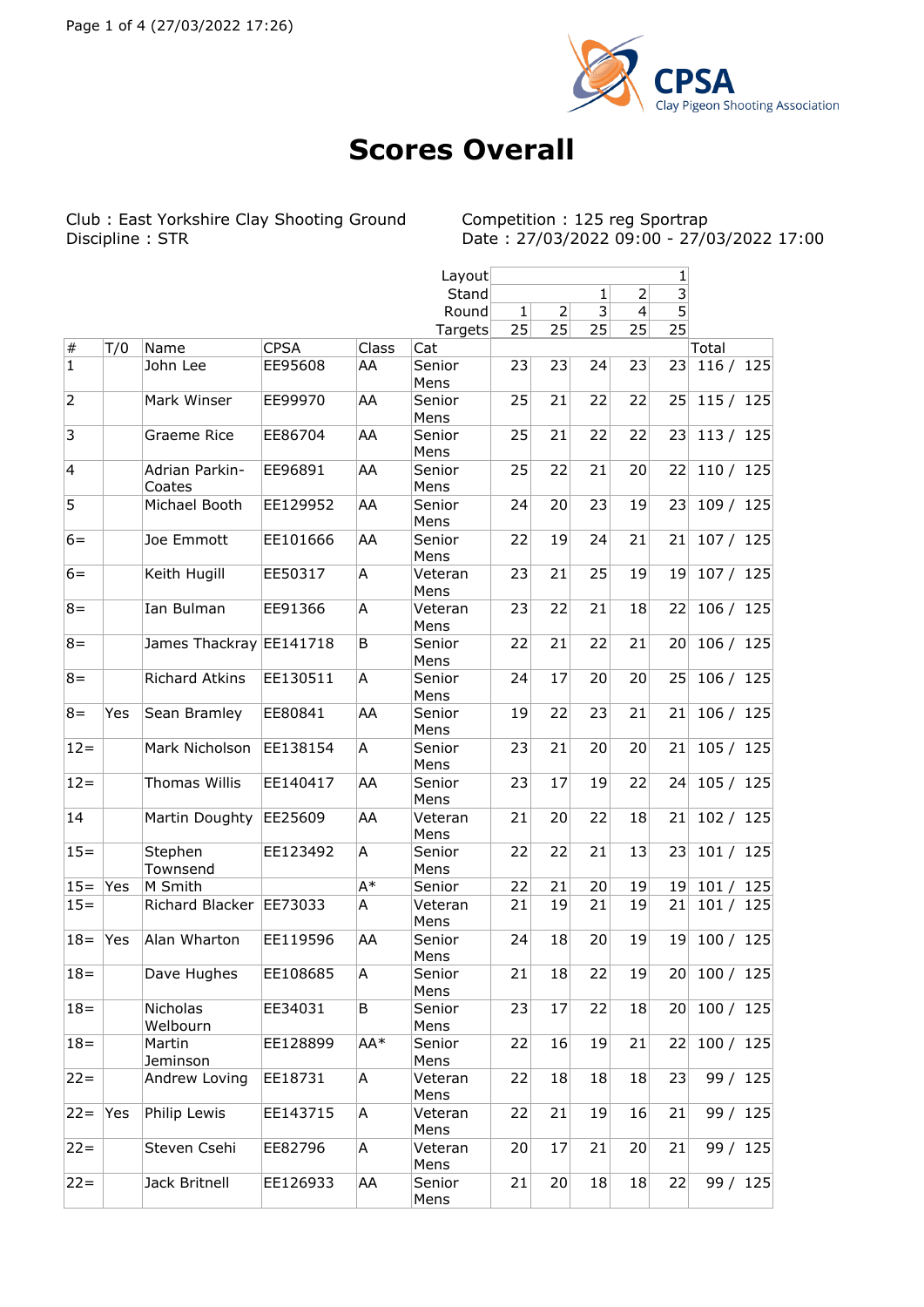

| 26     |     | David Kempley         | EE87054  | AA    | Senior<br>Mens  | 23 | 19 | 20 | 18 | 18 | 98 / 125 |
|--------|-----|-----------------------|----------|-------|-----------------|----|----|----|----|----|----------|
| 27     | Yes | Jonathan<br>Oxford    | EE127050 | B     | Senior<br>Mens  | 24 | 20 | 16 | 16 | 21 | 97 / 125 |
| $28 =$ |     | Simon Fox             | EE71918  | Α     | Senior<br>Mens  | 22 | 17 | 23 | 11 | 23 | 96 / 125 |
| $28 =$ |     | Andre Maughan         | EE136102 | B     | Senior<br>Mens  | 19 | 23 | 16 | 19 | 19 | 96 / 125 |
| 30     | Yes | Michael Hall          | EE132149 | Α     | Senior<br>Mens  | 23 | 20 | 18 | 15 | 19 | 95 / 125 |
| $31 =$ |     | Grant Davidson        | EE38259  | B     | Veteran<br>Mens | 21 | 17 | 19 | 13 | 24 | 94 / 125 |
| $31 =$ |     | Nigel Smith           | EE19260  | В     | Veteran<br>Mens | 22 | 18 | 18 | 16 | 20 | 94 / 125 |
| $31 =$ |     | Paul Dobson           | EE116798 | Α     | Senior<br>Mens  | 19 | 19 | 17 | 18 | 21 | 94 / 125 |
| $31 =$ | Yes | <b>Andrew Marritt</b> | EE8651   | B     | Veteran<br>Mens | 22 | 14 | 20 | 17 | 21 | 94 / 125 |
| $31 =$ | Yes | H Gorner              |          | AA*   | Senior<br>Mens  | 23 | 17 | 16 | 17 | 21 | 94 / 125 |
| $31 =$ |     | Richard<br>Dennison   | EE130558 | B     | Senior<br>Mens  | 21 | 15 | 21 | 13 | 24 | 94 / 125 |
| 37     |     | Paul Bulman           | EE91434  | B     | Veteran<br>Mens | 21 | 19 | 18 | 14 | 21 | 93 / 125 |
| $38 =$ |     | Colin Smith           | EE36730  | B     | Veteran<br>Mens | 23 | 15 | 20 | 17 | 17 | 92 / 125 |
| $38 =$ |     | Ron Chipman           | EE142708 | A     | Junior<br>Mens  | 24 | 12 | 17 | 19 | 20 | 92 / 125 |
| $40 =$ |     | Eric Warring          | EE67792  | A     | Veteran<br>Mens | 21 | 18 | 17 | 16 | 19 | 91 / 125 |
| $40 =$ |     | Richard King          | EE91586  | A     | Senior<br>Mens  | 17 | 20 | 19 | 15 | 20 | 91 / 125 |
| $40 =$ |     | Howard<br>Beaumont    | EE88570  | $B*$  | Senior<br>Mens  | 22 | 16 | 18 | 17 | 18 | 91 / 125 |
| $40=$  | Yes | <b>Trevor Francis</b> | EE88121  | A     | Veteran<br>Mens | 21 | 18 | 19 | 14 | 19 | 91 / 125 |
| $44 =$ |     | Cameron<br>Bartram    | EE143442 | C     | Colt Mens       | 21 | 18 | 18 | 11 | 22 | 90 / 125 |
| $44 =$ |     | James Gott            | EE114054 | A     | Senior<br>Mens  | 24 | 17 | 14 | 17 | 18 | 90 / 125 |
| $44 =$ |     | Leslie Meynell        | EE121275 | В     | Senior<br>Mens  | 20 | 19 | 17 | 15 | 19 | 90 / 125 |
| 47     | Yes | Peter Hinchliffe      | EE96959  | В     | Veteran<br>Mens | 20 | 18 | 17 | 13 | 21 | 89 / 125 |
| $48 =$ |     | Andrew Watson         | EE110356 | Α     | Senior<br>Mens  | 19 | 19 | 16 | 17 | 17 | 88 / 125 |
| $48 =$ |     | Mark Allan            | EE134234 | В     | Veteran<br>Mens | 21 | 19 | 13 | 15 | 20 | 88 / 125 |
| $48 =$ |     | <b>Trevor Peel</b>    | EE51508  | В     | Veteran<br>Mens | 19 | 19 | 16 | 12 | 22 | 88 / 125 |
| 51     |     | Jonathan Hull         | EE93709  | В     | Senior<br>Mens  | 22 | 18 | 17 | 12 | 18 | 87 / 125 |
| $52 =$ | Yes | Michael<br>Bovingdon  | EE126458 | $C^*$ | Junior<br>Mens  | 18 | 15 | 20 | 14 | 19 | 86 / 125 |
| $52 =$ | Yes | Vincent Flavell       | EE33675  | C     | Veteran<br>Mens | 19 | 18 | 14 | 18 | 17 | 86 / 125 |
| $52 =$ | Yes | David Inglis          | EE137754 | A*    | Veteran<br>Mens | 21 | 15 | 17 | 12 | 21 | 86 / 125 |
| $52 =$ | Yes | Wayne Killian         | EE136818 | AA*   | Senior<br>Mens  | 23 | 12 | 17 | 12 | 22 | 86 / 125 |
| $52 =$ |     | William Taylor        | EE142828 | A*    | Senior<br>Mens  | 22 | 18 | 17 | 10 | 19 | 86 / 125 |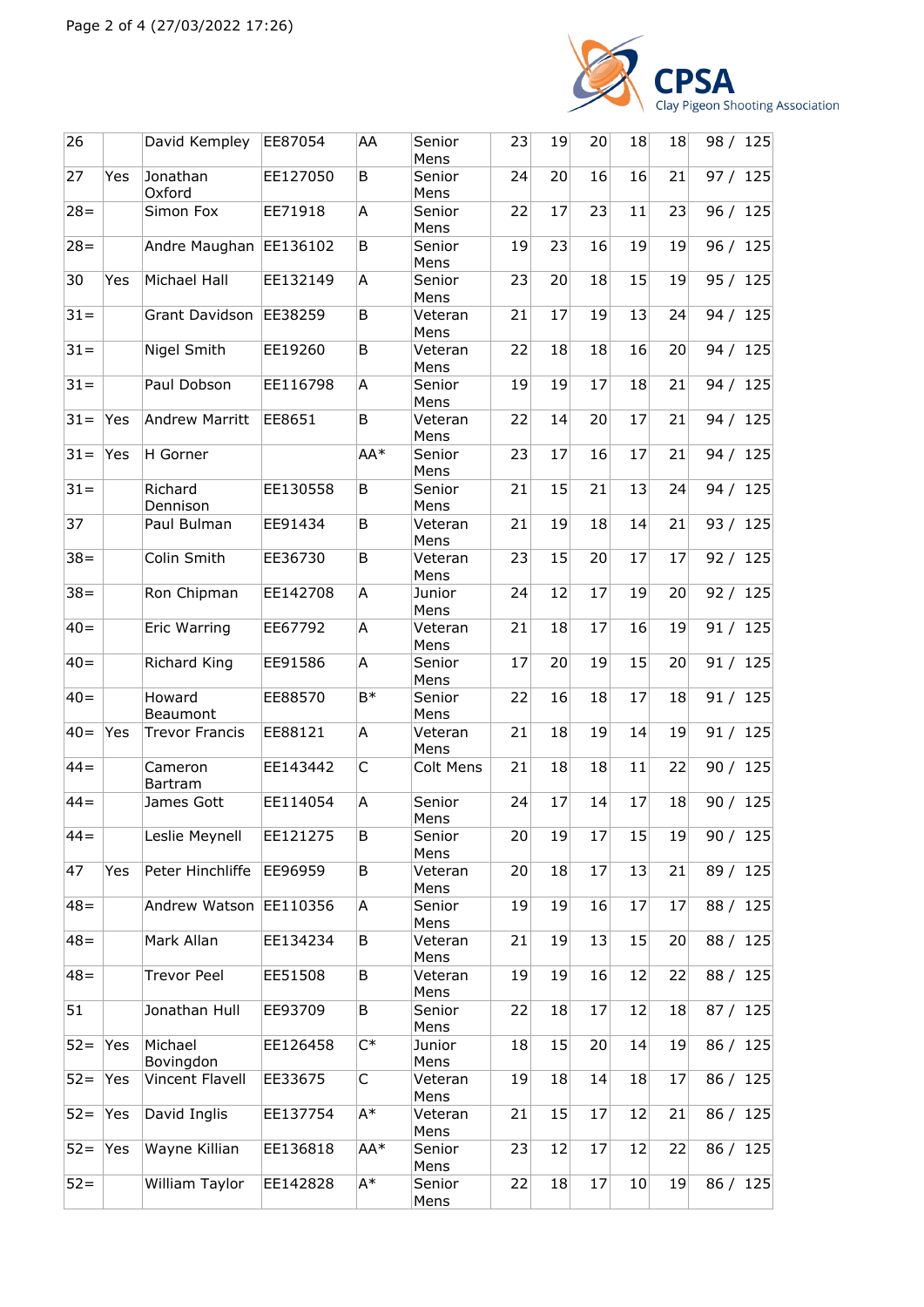

| $57 =$ |     | Erik Aaron                | EE72899  | B                | Veteran<br>Mens  | 21 | 15             | 16           | 15           | 18 | 85 / 125 |
|--------|-----|---------------------------|----------|------------------|------------------|----|----------------|--------------|--------------|----|----------|
| $57 =$ |     | Geoffrey Smith            | EE144241 | C                | Senior<br>Mens   | 21 | 19             | 15           | 16           | 14 | 85 / 125 |
| $57 =$ | Yes | Jason Housby              | EE145209 | $B*$             | Senior<br>Mens   | 17 | 13             | 17           | 16           | 22 | 85 / 125 |
| $60 =$ |     | Jonathan<br>Hutchinson    | EE133502 | C                | Senior<br>Mens   | 18 | 19             | 18           | 11           | 17 | 83 / 125 |
| $60 =$ | Yes | Jonathan<br>Randerson     | EE39574  | B                | Veteran<br>Mens  | 22 | 15             | 17           | 12           | 17 | 83 / 125 |
| $62 =$ |     | <b>Edwin Metcalfe</b>     | EE144059 | C                | Senior<br>Mens   | 20 | 11             | 16           | 17           | 17 | 81 / 125 |
| $62 =$ |     | James Metcalfe            | EE144060 | C                | Senior<br>Mens   | 21 | 19             | 15           | 8            | 18 | 81 / 125 |
| $62 =$ | Yes | Rachel Carrie             | EE122119 | B                | Senior<br>Ladies | 21 | 19             | 15           | 11           | 15 | 81 / 125 |
| $62 =$ |     | Konstantinos<br>Maselis   | EE145593 | C                | Senior<br>Mens   | 18 | 19             | 17           | 12           | 15 | 81 / 125 |
| $66=$  | Yes | Mick Sheffield            | EE85600  | B                | Veteran<br>Mens  | 19 | 10             | 15           | 14           | 21 | 79 / 125 |
| $66=$  |     | Steven<br>Warhurst        | EE69105  | A                | Senior<br>Mens   | 20 | 13             | 15           | 12           | 19 | 79 / 125 |
| $68 =$ |     | Terry Deakin              | EE40417  | B                | Veteran<br>Mens  | 18 | 16             | 15           | 13           | 16 | 78 / 125 |
| $68 =$ |     | Duncan<br>Walmsley        | EE135431 | $C^*$            | Senior<br>Mens   | 17 | 13             | 18           | 11           | 19 | 78 / 125 |
| $68 =$ | Yes | s Mitchell                |          | $\overline{C^*}$ | Senior<br>Mens   | 20 | 18             | 15           | 10           | 15 | 78 / 125 |
| 71     | Yes | Lewis Downs               | EE145163 | $A^*$            | Senior<br>Mens   | 21 | 13             | 10           | 10           | 21 | 75 / 125 |
| $72 =$ |     | Graham Oliver             | EE132608 | C                | Veteran<br>Mens  | 15 | 17             | 15           | 11           | 16 | 74 / 125 |
| $72 =$ | Yes | Ian Woodliffe             | EE110960 | $\mathsf{C}$     | Senior<br>Mens   | 14 | 14             | 17           | 10           | 19 | 74 / 125 |
| 74     | Yes | Matthew Ward              |          | $B*$             | Senior<br>Ladies | 20 | 12             | 10           | 13           | 18 | 73 / 125 |
| 75     | Yes | D Jasper                  |          | $B*$             | Senior<br>Mens   | 22 | 15             | 11           | 8            | 16 | 72 / 125 |
| $76 =$ |     | Oliver Kemp               | EE143475 | C                | Senior<br>Mens   | 18 | 10             | 17           | 13           | 13 | 71 / 125 |
| $76=$  | Yes | <b>Terry Davies</b>       | EE71461  | C                | Veteran<br>Mens  | 18 | 10             | 15           | 11           | 17 | 71 / 125 |
| $78 =$ |     | Chiara King               | EE135819 | C                | Senior<br>Ladies | 19 | 13             | 14           | 10           | 14 | 70 / 125 |
| $78 =$ |     | Mick Balmforth            | EE141893 | B                | Senior<br>Mens   | 16 | 17             | 13           | 12           | 12 | 70 / 125 |
| 80     | Yes | Christopher Bell EE134221 |          | B                | Veteran<br>Mens  | 15 | 12             | 13           | 11           | 18 | 69 / 125 |
| $81 =$ | Yes | Michael Walker            | EE144280 | C                | Veteran<br>Mens  | 20 | 12             | 12           | 9            | 14 | 67/125   |
| $81 =$ | Yes | Neil Holloway             | EE144037 | С                | Senior<br>Mens   | 18 | 9              | $\mathsf{g}$ | 12           | 19 | 67 / 125 |
| 83     |     | Andrew Dixon              | EE143488 | С                | Senior<br>Mens   | 19 | 9              | 11           | 13           | 14 | 66 / 125 |
| 84     | Yes | Todd Walsh                | EE133426 | C                | Veteran<br>Mens  | 12 | 11             | 16           | 8            | 16 | 63 / 125 |
| 85     | Yes | Keith Ritchie             | EE126380 | $\mathsf{C}^*$   | Senior<br>Mens   | 19 | $\overline{7}$ | 14           | 6            | 15 | 61 / 125 |
| 86     | Yes | Stephen Conlon EE139619   |          | $C^*$            | Senior<br>Mens   | 12 | 15             | 15           | 9            | 9  | 60 / 125 |
| 87     |     | Derek Holding             | EE139444 | C                | Senior<br>Mens   | 16 | 5              | 16           | $\mathbf{5}$ | 16 | 58 / 125 |